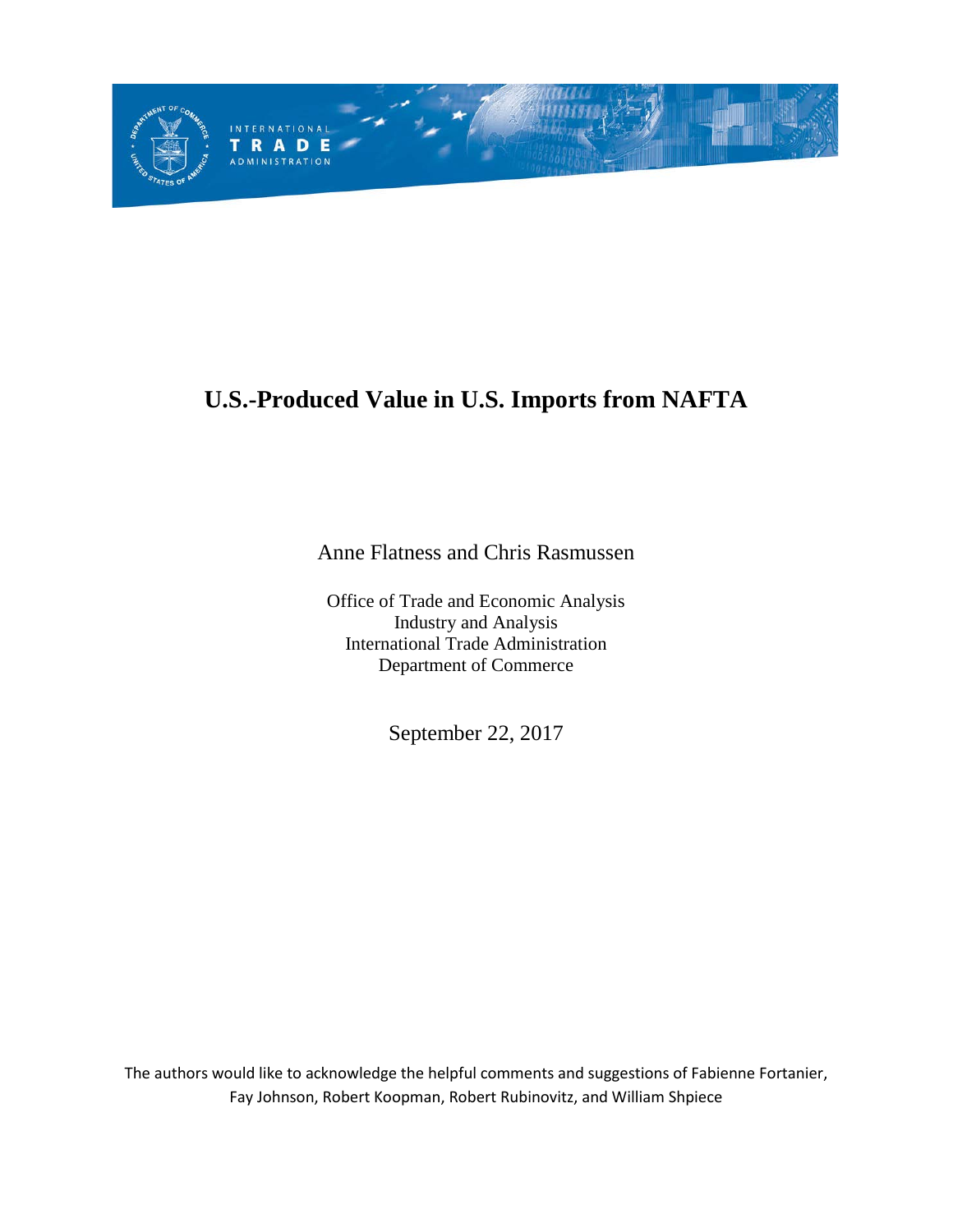### Executive Summary

Analysis of newly released data from the Organization for Economic Cooperation and Development (OECD) on the source of value added in bilateral imports shows that the share of U.S.-produced content in manufactured imports from Mexico and Canada has eroded significantly since the mid-1990's. The share of U.S.-produced content in manufactured goods imported by the United States from Mexico was 16 percent in 2011, down from 26 percent in 1995, the first year for which the data are available. The same holds true with Canada: the share of U.S. content in imports from Canada fell from 21 percent in 1995 to 15 percent in 2011.

This pattern of declining share of U.S.-produced value in NAFTA imports is also seen in the United States' largest import from NAFTA, motor vehicles, where the share of U.S. content in imports from Canada and Mexico each fell by more than 8 percentage points over the same period. The pattern is also evident, although to a lesser extent, in U.S. imports of basic metals, the United States' second largest import from NAFTA.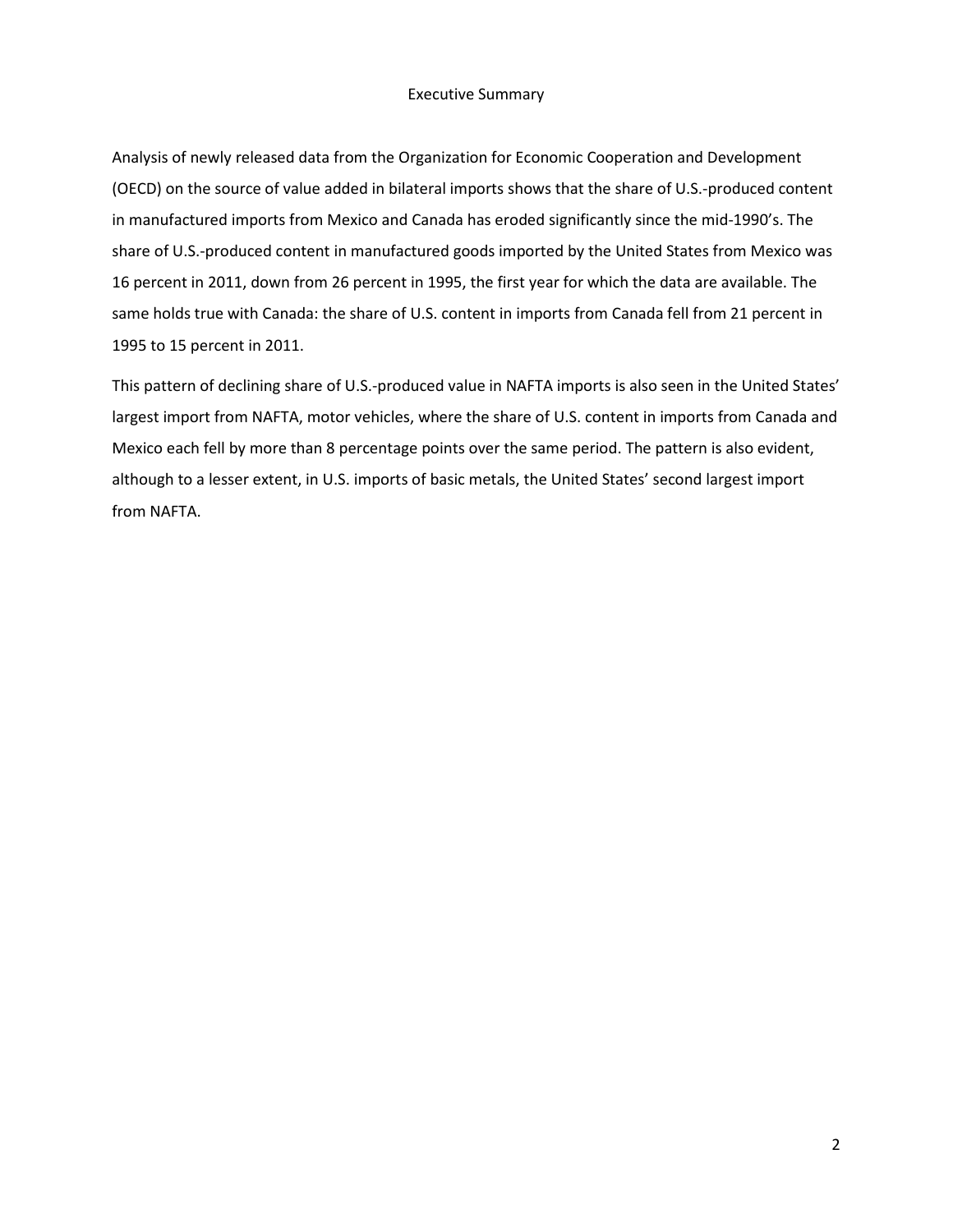#### Introduction

In March 2017, the Organization for Economic Cooperation and Development (OECD) expanded its database on Trade in Value-Added (TiVA) to include, for the first time, a separate table on the source of value added in bilateral imports. This expansion facilitates the examination of how value originally produced in the U.S. is incorporated into products imported into the U.S. from specific countries.<sup>[1](#page-2-0)</sup> Prior versions of the TiVA database only presented this data at the global level. The TiVA database includes annual data for all years from 1995 to 2011, allowing for the examination of trends over this time period.

This report focuses on the source of value-added in U.S. imports of manufactured goods from its North American Free Trade Agreement (NAFTA) partners Mexico and Canada. Subsequent versions of this report will examine imports into the U.S. from our other major trade partners. The focus in this report is on manufactured products as they are more likely than services or agricultural products to be produced within global production chains. This report also examines the two manufacturing industries in the OECD database where U.S. gross imports from NAFTA were the largest in 2011: motor vehicles and basic metals.

#### Trade in Value Added $^2$  $^2$

During production, goods and services may move across multiple national borders in order to produce a final product. As a result, goods and services that are traded can be composed of inputs sourced from various countries around the world. However, these multiple sources of inputs are not reflected in conventional trade statistics which are based on the gross commercial value of products as they enter and exit a country's borders and are recorded on the basis of the immediate partner country. The TiVA database addresses this issue by decomposing the value of traded products into the contributions made by each country at different points in the production chain. This allows for an examination of trade flows

<span id="page-2-0"></span><sup>&</sup>lt;sup>1</sup> See<http://www.oecd.org/industry/ind/measuringtradeinvalue-addedanoecd-wtojointinitiative.htm> for additional information on OECD's work on trade in value-added. The data used in this report are available on the OECD's website: https://stats.oecd.org/index.aspx?queryid=75537<br><sup>2</sup> For the methodology of the TiVA database see Organization for Economic Co-operation and Development and

<span id="page-2-1"></span>World Trade Organization (2013) Trade in Value-Added: Concepts, Methodologies, and Challenges. For other approaches to measuring trade in value-added see: Guillaume Daudin, Christine Rifflart and Danielle Schweisguth (2011) , Who produces for whom in the world economy, Canadian Journal of Economics, vol 44, 1403-1437; Robert Johnson and Guillermo Noguera, (2012) Accounting for Intermediates: Production sharing and trade in value added, Journal of International Economics, vol 86, 224-236; Robert Koopman, William Powers, Zhi Wang and Shang-Jin Wei (2011), Give Credit Where Credit is Due: Tracing Value Added in Global Production Chains, National Bureau of Economic Research, Working Paper 16426.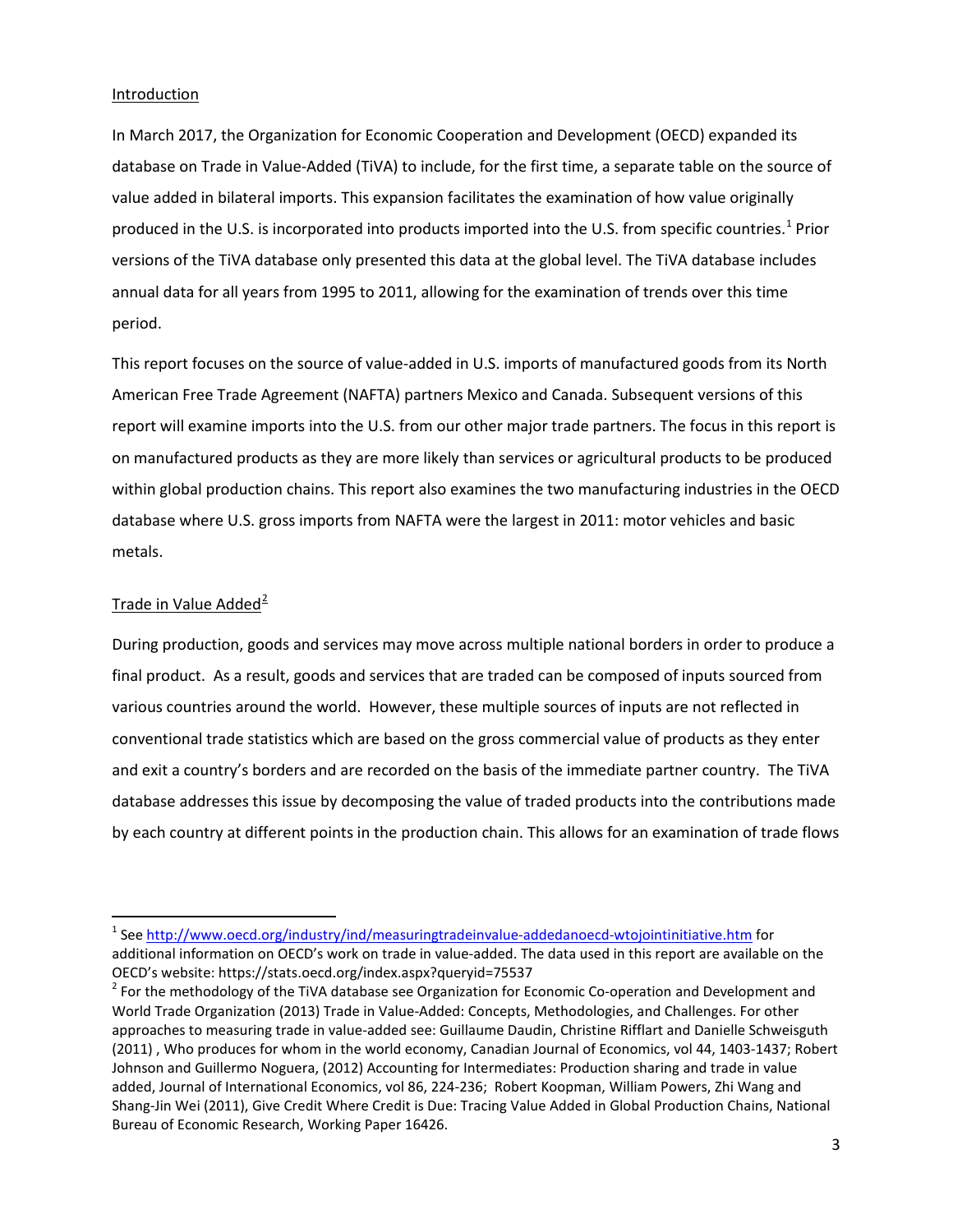based not only on where the good or service was exported from but also where the value in the good or service was created.

#### Manufactured Products

Taken as a whole, in 2011, NAFTA partners Mexico and Canada were the United States' largest supplier of manufactured products, followed by China and the European Union (EU-28) (Figure 1).<sup>[3](#page-3-0)</sup>





On a value-added basis, NAFTA was also the largest provider of manufactured products to the U.S. in 2011, followed by the EU-28 and China (Table 1). Looking at individual NAFTA members, in 2011 Canada accounted for 9 percent of total value-added imports of manufactured goods into the U.S., Mexico accounted for 7 percent, and returned U.S.-produced value accounted for 6 percent of imports. U.S. produced value in U.S. imports consists of U.S.-origin products and services that were previously exported to companies abroad and are being imported back into the U.S. as a component of a manufactured product.

<span id="page-3-0"></span><sup>&</sup>lt;sup>3</sup> Trade data presented reflect those in the OECD TiVA database. Trade data from the U.S. Census Bureau shows that NAFTA was the largest supplier of manufactured products to the U.S. in 2011 and every subsequent year, except 2015.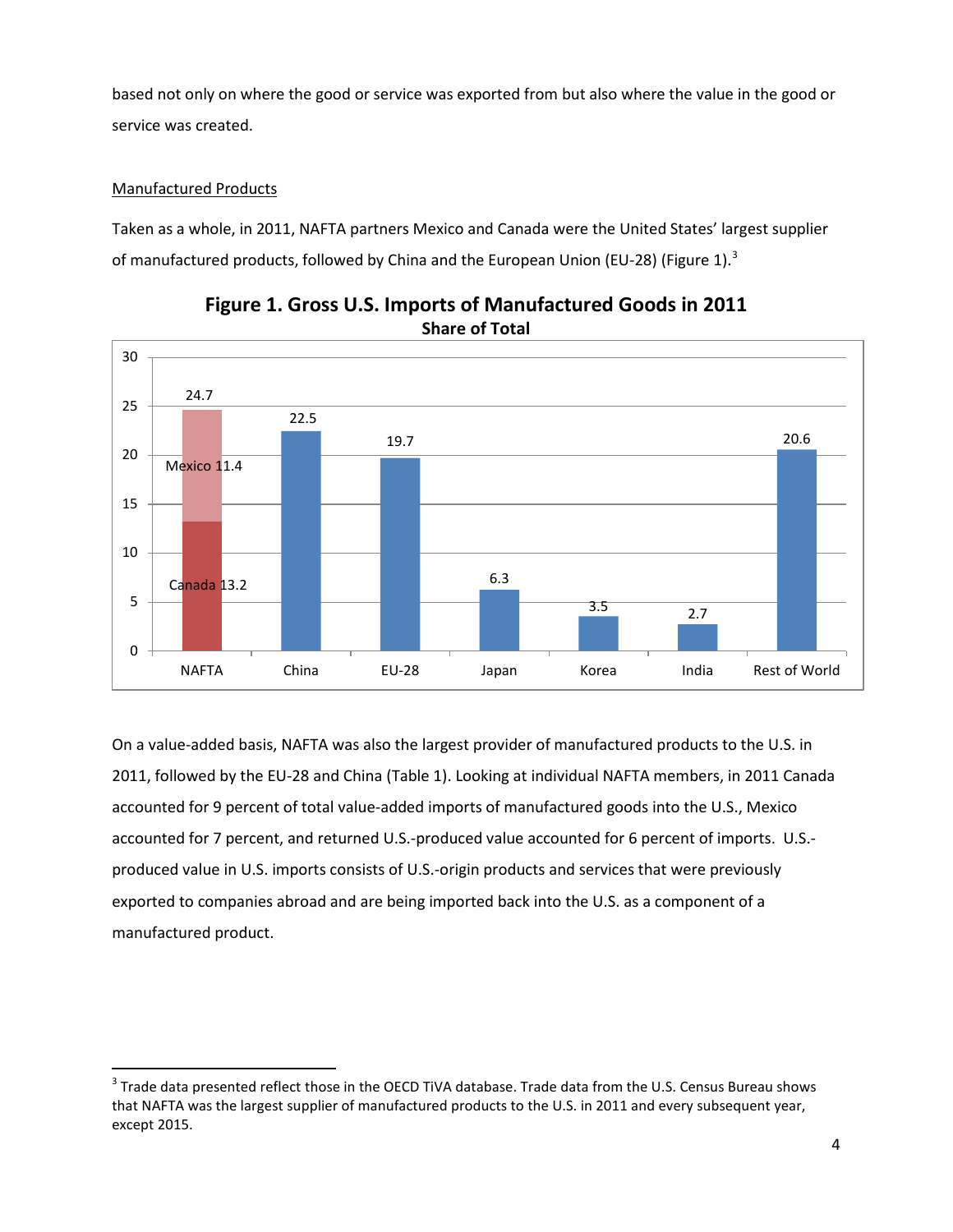|                                       |       | JHUL VI TULUI |       |       |       |       |
|---------------------------------------|-------|---------------|-------|-------|-------|-------|
|                                       | 1995  | 1998          | 2000  | 2004  | 2008  | 2011  |
|                                       |       |               |       |       |       |       |
| Total                                 | 100.0 | 100.0         | 100.0 | 100.0 | 100.0 | 100.0 |
| <b>NAFTA</b>                          | 26.9  | 28.9          | 29.0  | 25.6  | 21.8  | 22.1  |
| <b>United States</b>                  | 8.7   | 10.3          | 10.2  | 7.8   | 6.6   | 6.4   |
| Canada                                | 13.2  | 12.2          | 12.1  | 11.7  | 9.3   | 8.8   |
| Mexico                                | 5.0   | 6.4           | 6.7   | 6.0   | 6.0   | 6.8   |
| <b>Non-NAFTA</b>                      | 73.1  | 71.1          | 71.0  | 74.4  | 78.2  | 77.9  |
| East and South East Asia <sup>4</sup> | 37.1  | 32.6          | 32.4  | 31.6  | 33.2  | 34.7  |
| China                                 | 2.8   | 4.2           | 4.2   | 7.8   | 13.7  | 15.5  |
| EU-28                                 | 23.4  | 24.4          | 22.8  | 25.1  | 23.0  | 20.7  |
| South/Central America <sup>5</sup>    | 2.1   | 2.5           | 2.6   | 3.5   | 3.5   | 3.6   |
| <b>Rest of World</b>                  | 10.6  | 11.6          | 13.2  | 14.3  | 18.5  | 18.8  |

**Table 1. Source of Value-Added in U.S. Imports of Manufactured Goods Share of Total**

Overall, the share of total NAFTA (Canadian, Mexican and returned U.S. value-added) content in U.S. imports of manufactured products declined from 27 percent in 1995 to 22 percent in 2011 reflecting decreased shares of Canadian and U.S. value-added. Growth in the non-NAFTA share of value-added in U.S. imports was the result of an 8 percentage point increase in the share accounted for by the Rest of the World including increases of almost 2 percentage points in Russian and Indian shares over the time period. Although China's share of U.S. manufactured imports on a value-added basis grew from three percent in 1995 to over 15 percent in 2011, East and South East Asia's share as a region declined from 37 percent to 35 percent as the increased Chinese share was more than offset by declines in the valueadded shares accounted for by Japan and, to a lesser extent, Taiwan.

The newly-released OECD data permits a more granular examination of how this value is transferred to the U.S. through bilateral trade. The analysis of the value embodied in manufactured goods imported by the U.S. from Mexico reveals that in 2011, U.S. production accounted for 16 percent of the value of those imports (Table 2). This is nearly triple the 6 percent share contributed by U.S. production into our imports of manufactured products from all partners.

However, between 1995 and 2011, the share of U.S.-produced value incorporated in U.S. imports of manufactured goods from Mexico declined, falling from a 26 percent share in 1995 and a peak of 30 percent in 199[6](#page-4-2).<sup>6[7](#page-4-0)</sup> This decline in U.S.-produced share was the largest contributor to a decline in the

<span id="page-4-0"></span> $4$  As defined and available in the OECD database: Japan, Korea, Brunei Darussalam, China, Hong Kong, Indonesia, Cambodia, Malaysia, Philippines, Singapore, Thailand, Taiwan, Vietnam.<br><sup>5</sup> As defined and available in the OECD database: Argentina, Brazil, Chile, Colombia, Costa Rica and Peru.<br><sup>6</sup> The share of U.S.-produced content in U

<span id="page-4-1"></span>

<span id="page-4-2"></span>but at a slower rate, from a high of 10 percent in 1998 to 6 percent in 2011.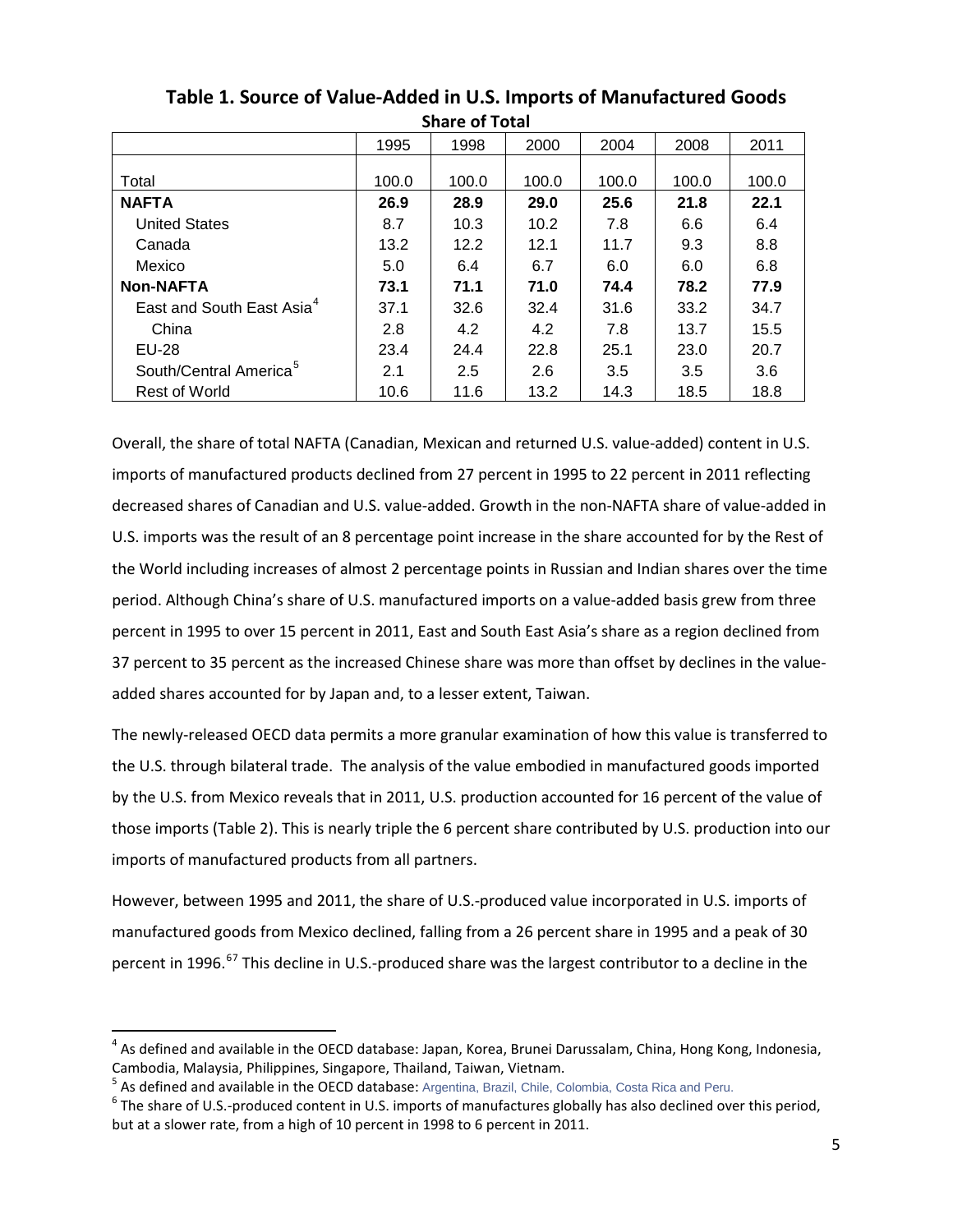share of NAFTA-produced value in U.S. imports from Mexico, which fell from 86 percent in 1995 to 73 percent in 2011. For U.S. imports from Mexico, the increase in the value provided by non-NAFTA countries is nearly evenly split between China, which captured an additional 6 percent share over the 1995-2011 period, and other non-NAFTA countries, which captured the remaining 7 percent.

| JIIAI C VI TULAI         |       |       |       |       |       |       |  |
|--------------------------|-------|-------|-------|-------|-------|-------|--|
|                          | 1995  | 1998  | 2000  | 2004  | 2008  | 2011  |  |
| Total                    | 100.0 | 100.0 | 100.0 | 100.0 | 100.0 | 100.0 |  |
|                          |       |       |       |       |       |       |  |
| <b>NAFTA</b>             | 86.2  | 84.2  | 82.7  | 74.3  | 72.2  | 73.2  |  |
| <b>United States</b>     | 26.1  | 27.6  | 27.9  | 20.3  | 16.9  | 15.7  |  |
| Canada                   | 1.0   | 1.0   | 1.4   | 1.5   | 1.7   | 1.7   |  |
| Mexico                   | 59.1  | 55.5  | 53.4  | 52.6  | 53.6  | 55.8  |  |
| <b>Non-NAFTA</b>         | 13.8  | 15.8  | 17.3  | 25.7  | 27.8  | 26.8  |  |
| East and South East Asia | 6.4   | 6.4   | 7.3   | 12.4  | 13.6  | 13.9  |  |
| China                    | 0.3   | 0.6   | 0.7   | 2.6   | 5.0   | 6.1   |  |
| EU-28                    | 5.1   | 6.0   | 5.9   | 7.7   | 7.5   | 6.6   |  |
| South/Central America    | 0.6   | 0.9   | 1.0   | 1.7   | 1.8   | 1.7   |  |
| <b>Rest of World</b>     | 1.8   | 2.5   | 3.2   | 3.8   | 4.8   | 4.6   |  |

**Table 2. Source of Value-Added in U.S. Manufactured Goods Imports from Mexico Share of Total**

Canada shows a similar pattern, as U.S.-produced value accounted for 15 percent of the value of U.S. imports of manufactured goods from Canada in 2011, down from a high of over 22 percent in 1998 (Table 3).<sup>[8](#page-5-0)</sup> As with Mexico, the U.S. accounted for most of the decrease in the share of NAFTA-produced value in U.S. imports, which fell from 88 percent to 79 percent. However, unlike with Mexico, China only captured one-quarter of the lost NAFTA share.

 $^7$  Although the share of U.S. value in imports from Mexico decreased, the value of U.S. production returned in imports from Mexico more than doubled, rising from \$11.5 billion in 1995 to \$26.2 billion in 2011.<br><sup>8</sup> As with Mexico, although the share of U.S. value in imports from Canada decreased, the value of U.S. production

<span id="page-5-0"></span>returned in imports from Canada increased. The increase with Canada, however, was less pronounced, rising from \$22.2 billion in 1995 to \$28.3 billion in 2011.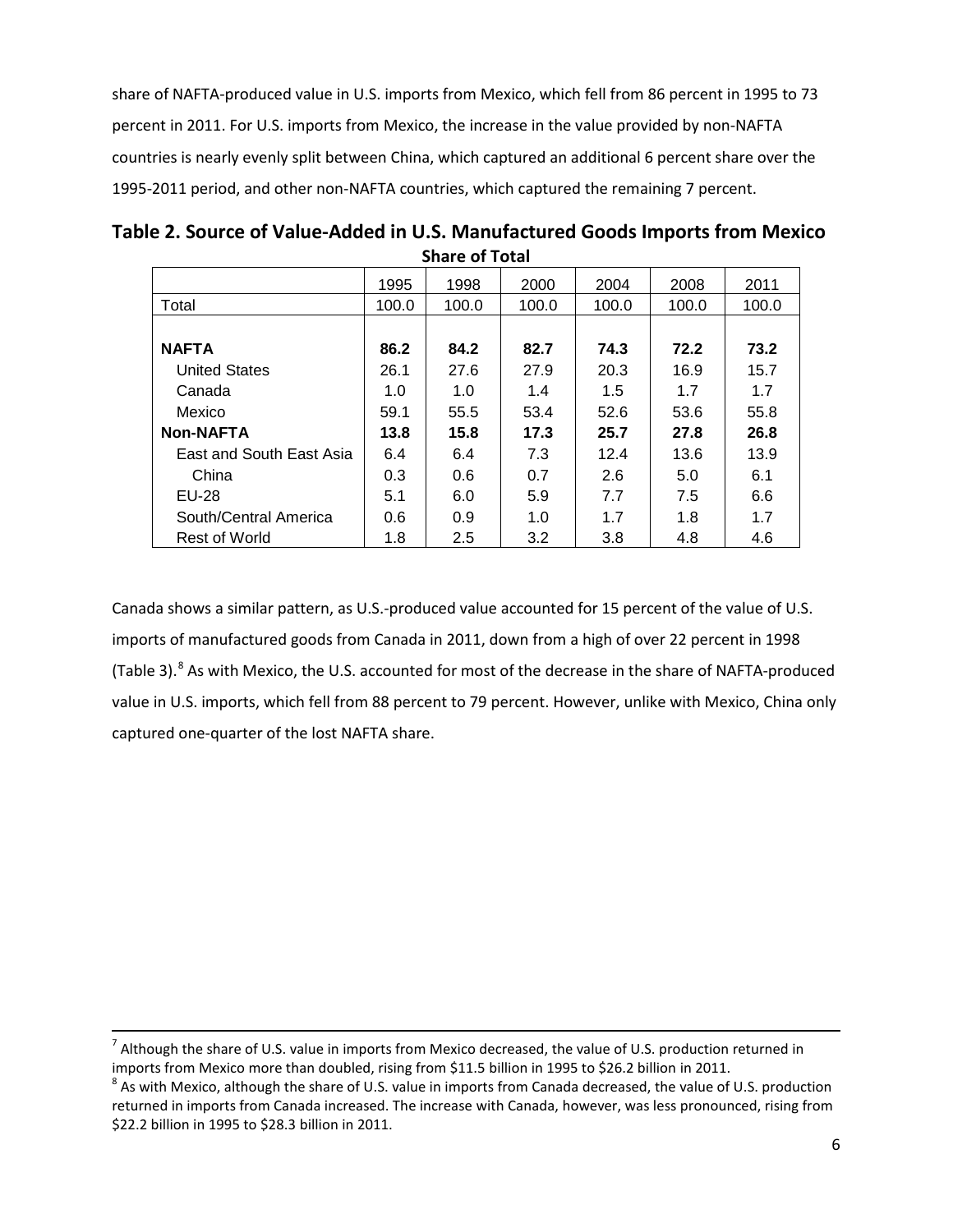| JHUL VI TULUI            |       |       |       |       |       |       |  |
|--------------------------|-------|-------|-------|-------|-------|-------|--|
|                          | 1995  | 1998  | 2000  | 2004  | 2008  | 2011  |  |
|                          |       |       |       |       |       |       |  |
| Total                    | 100.0 | 100.0 | 100.0 | 100.0 | 100.0 | 100.0 |  |
| <b>NAFTA</b>             | 87.9  | 86.9  | 85.1  | 83.8  | 80.6  | 79.2  |  |
| <b>United States</b>     | 20.9  | 22.5  | 20.3  | 16.9  | 15.7  | 14.7  |  |
| Canada                   | 66.1  | 63.4  | 63.5  | 65.9  | 63.6  | 62.6  |  |
| Mexico                   | 0.9   | 1.1   | 1.2   | 1.1   | 1.3   | 1.9   |  |
| <b>Non-NAFTA</b>         | 12.1  | 13.1  | 14.9  | 16.2  | 19.4  | 20.8  |  |
| East and South East Asia | 4.8   | 5.5   | 5.7   | 5.7   | 6.3   | 6.4   |  |
| China                    | 0.3   | 0.5   | 0.6   | 1.3   | 2.3   | 2.6   |  |
| <b>EU-28</b>             | 4.6   | 4.8   | 5.1   | 5.7   | 5.9   | 5.6   |  |
| South/Central America    | 0.3   | 0.4   | 0.4   | 0.7   | 1.1   | 2.2   |  |
| Rest of World            | 2.4   | 2.4   | 3.7   | 4.1   | 6.2   | 6.5   |  |

## **Table 3. Source of Value-Added in U.S. Manufactured Goods Imports from Canada Share of Total**

## Motor vehicles **[9](#page-6-0)**

The share of NAFTA-produced value in U.S. motor vehicle imports from the world in 2011, 35 percent, is larger than the NAFTA-produced share for all manufactured goods, 22 percent (Table 4). The shares are also larger for each NAFTA country individually. However, the share of NAFTA-produced value in motor vehicle imports decreased faster between 1995 and 2011 than it did for all manufactured goods. This faster decline entirely reflects declining shares for Canadian and U.S. value, the share of Mexicanproduced value having increased over this period.

The non-NAFTA share of value in U.S. motor vehicles imports grew from almost 54 percent in 1995 to 65 percent in 2011. This increase was due to increases in the shares of EU-28 and Rest of World. East and South East Asia's share was almost unchanged with the growth in Chinese and Korean shares being offset by a decline in Japan's share.

<span id="page-6-0"></span><sup>&</sup>lt;sup>9</sup> Includes the manufacture of motor vehicles, motor vehicle bodies, motor vehicle parts and accessories, and trailers and semi-trailers.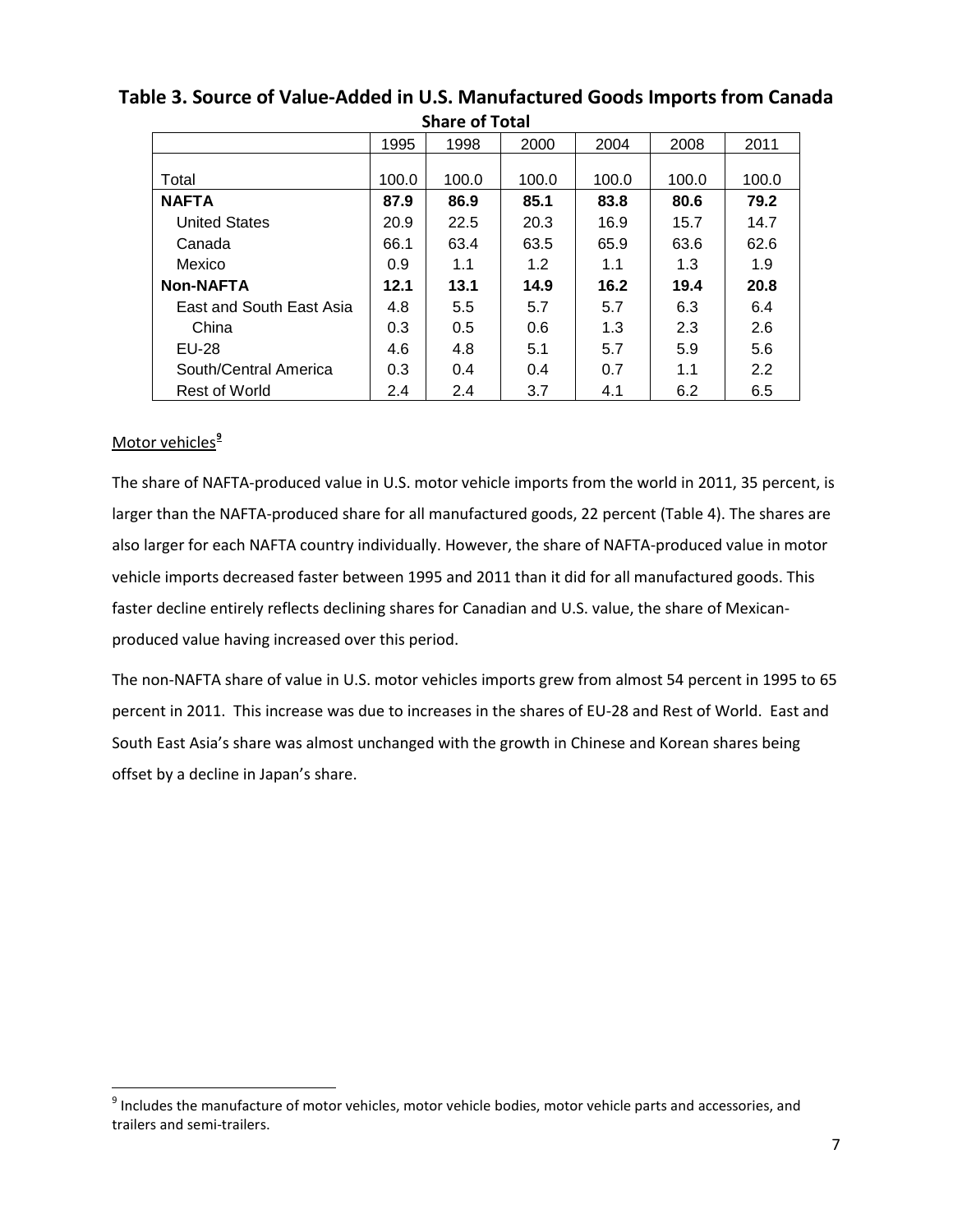|                          | <u>JIIUI CU I LULUI</u> |       |       |       |       |       |  |
|--------------------------|-------------------------|-------|-------|-------|-------|-------|--|
|                          | 1995                    | 1998  | 2000  | 2004  | 2008  | 2011  |  |
|                          |                         |       |       |       |       |       |  |
| Total                    | 100.0                   | 100.0 | 100.0 | 100.0 | 100.0 | 100.0 |  |
| <b>NAFTA</b>             | 46.4                    | 47.4  | 44.8  | 38.2  | 32.9  | 34.8  |  |
| <b>United States</b>     | 18.7                    | 20.2  | 17.8  | 13.7  | 11.4  | 11.7  |  |
| Canada                   | 20.3                    | 18.4  | 17.7  | 16.3  | 10.8  | 10.1  |  |
| Mexico                   | 7.4                     | 8.9   | 9.3   | 8.2   | 10.7  | 13.1  |  |
| <b>Non-NAFTA</b>         | 53.6                    | 52.6  | 55.2  | 61.8  | 67.1  | 65.2  |  |
| East and South East Asia | 33.8                    | 28.3  | 31.0  | 32.0  | 35.4  | 34.1  |  |
| China                    | 0.6                     | 0.9   | 1.1   | 2.8   | 5.7   | 7.3   |  |
| EU-28                    | 16.7                    | 19.8  | 19.1  | 23.5  | 22.5  | 21.7  |  |
| South/Central America    | $2.2^{\circ}$           | 2.6   | 2.8   | 3.1   | 2.4   | 2.2   |  |
| Rest of World            | 0.9                     | 1.9   | 2.4   | 3.3   | 6.8   | 7.2   |  |

**Table 4. Source of Value-Added in Total U.S. Imports of Motor Vehicles Share of Total**

Turning to bilateral U.S imports of motor vehicles, NAFTA's share of the value-added in U.S. imports of motor vehicles from Mexico declined from almost 87 percent in 1995 to under 71 percent in 2011 (Table 5). Decreases in the share of value originating both in the U.S. and Mexico contributed equally to this decline; the share of returned U.S. value in motor vehicle imports from Mexico declined by eight percentage points while share of the value in those imports originating in Mexico fell by nine percentage points.

The decline in the share of the contribution of Mexican value in U.S. imports from Mexico stands in contrast to the growth in the share of Mexican value in total U.S. imports of motor vehicles from the world over the time period. The overall growth during the relevant period of the share of Mexican value in U.S. imports despite the decreasing share of Mexican value in U.S. imports from Mexico reflects two trends. First, Mexican value accounts for a greater share of the value of U.S. imports of vehicles from 3<sup>rd</sup> countries in 2011 than it did in 1995. In particular, Mexico's share of the value-added in U.S. motor vehicle imports from Canada, the largest single source of motor vehicles imported into the U.S., more than doubled over the time period. Second, Mexico has captured a larger share of the gross value of U.S. motor vehicle imports, partially offsetting the decrease in the share of Mexican value in embodied in those imports.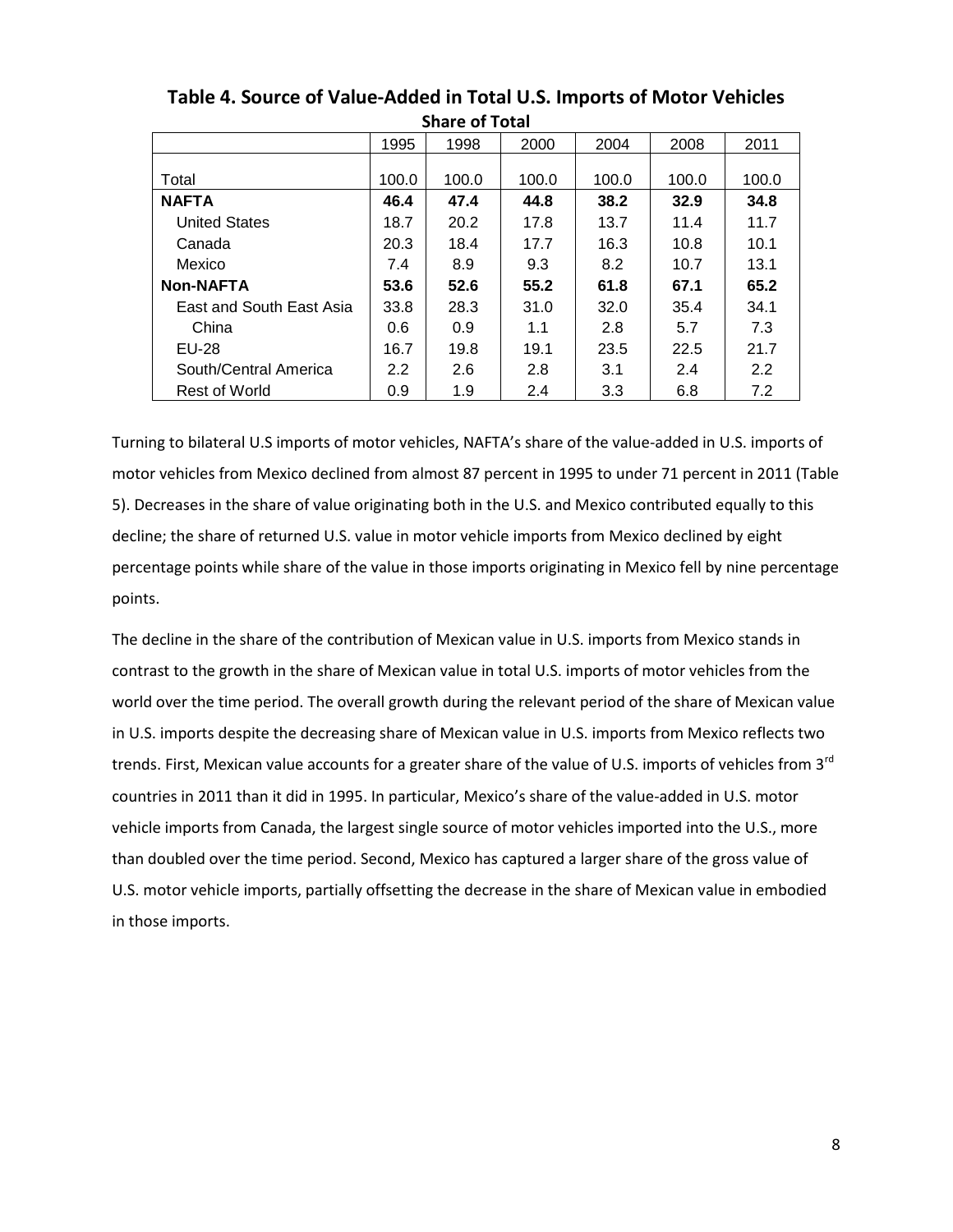| JHALC VI TULAI           |               |       |       |       |       |       |  |
|--------------------------|---------------|-------|-------|-------|-------|-------|--|
|                          | 1995          | 1998  | 2000  | 2004  | 2008  | 2011  |  |
|                          |               |       |       |       |       |       |  |
| Total                    | 100.0         | 100.0 | 100.0 | 100.0 | 100.0 | 100.0 |  |
| <b>NAFTA</b>             | 86.8          | 84.2  | 82.7  | 76.2  | 72.5  | 70.5  |  |
| <b>United States</b>     | 26.5          | 30.2  | 29.6  | 23.1  | 18.3  | 18.1  |  |
| Canada                   | 1.1           | 1.3   | 1.8   | 1.9   | 2.1   | 2.0   |  |
| Mexico                   | 59.2          | 52.7  | 51.2  | 51.2  | 52.2  | 50.4  |  |
| <b>Non-NAFTA</b>         | 13.2          | 15.8  | 17.3  | 23.8  | 27.5  | 29.5  |  |
| East and South East Asia | 5.5           | 5.6   | 6.5   | 9.2   | 11.6  | 14.4  |  |
| China                    | 0.3           | 0.5   | 0.6   | 1.9   | 4.1   | 5.8   |  |
| <b>EU-28</b>             | 5.4           | 6.7   | 6.5   | 8.5   | 8.8   | 8.3   |  |
| South/Central America    | $0.5^{\circ}$ | 0.9   | 0.9   | 1.2   | 1.9   | 1.8   |  |
| <b>Rest of World</b>     | 2.5           | 3.7   | 4.2   | 5.1   | 7.3   | 7.6   |  |

**Table 5. Source of Value-Added in U.S. Motor Vehicles Imports from Mexico Share of Total**

The non-NAFTA share of the value of U.S. motor vehicle imports from Mexico more than doubled over this period, growing from 13 percent in 1995 to over 29 percent in 2011. This increase is largely due to increased East Asian, particularly Chinese, value embodied in imports from Mexico, but also reflects increased value from the EU-28 and Rest of World.

The story of the sources of value-added in U.S. imports of motor vehicles from Canada is similar to that of Mexico: a decline in the NAFTA share of the value-added of those imports and an increase in the non-NAFTA value-added (Table 6). However, the increase in non-NAFTA share was spread more evenly between non-NAFTA countries than was seen with Mexico.

| JHALE VI TULAI           |       |       |       |       |       |       |  |
|--------------------------|-------|-------|-------|-------|-------|-------|--|
|                          | 1995  | 1998  | 2000  | 2004  | 2008  | 2011  |  |
|                          |       |       |       |       |       |       |  |
| Total                    | 100.0 | 100.0 | 100.0 | 100.0 | 100.0 | 100.0 |  |
| <b>NAFTA</b>             | 84.0  | 83.3  | 82.5  | 78.4  | 72.7  | 71.2  |  |
| <b>United States</b>     | 34.9  | 36.2  | 32.4  | 28.0  | 27.4  | 26.4  |  |
| Canada                   | 47.3  | 45.1  | 47.9  | 48.3  | 42.3  | 40.2  |  |
| Mexico                   | 1.8   | 1.9   | 2.2   | 2.1   | 3.1   | 4.7   |  |
| <b>Non-NAFTA</b>         | 16.0  | 16.7  | 17.5  | 21.6  | 27.3  | 28.8  |  |
| East and South East Asia | 8.1   | 8.0   | 8.5   | 9.9   | 13.2  | 14.0  |  |
| China                    | 0.3   | 0.6   | 0.6   | 1.8   | 3.5   | 4.4   |  |
| EU-28                    | 5.5   | 6.0   | 5.8   | 7.4   | 8.0   | 8.3   |  |
| South/Central America    | 0.3   | 0.4   | 0.4   | 0.8   | 1.2   | 1.6   |  |
| Rest of World            | 2.1   | 2.4   | 2.8   | 3.5   | 4.8   | 4.9   |  |

**Table 6. Source of Value-Added in U.S. Motor Vehicles Imports from Canada Share of Total**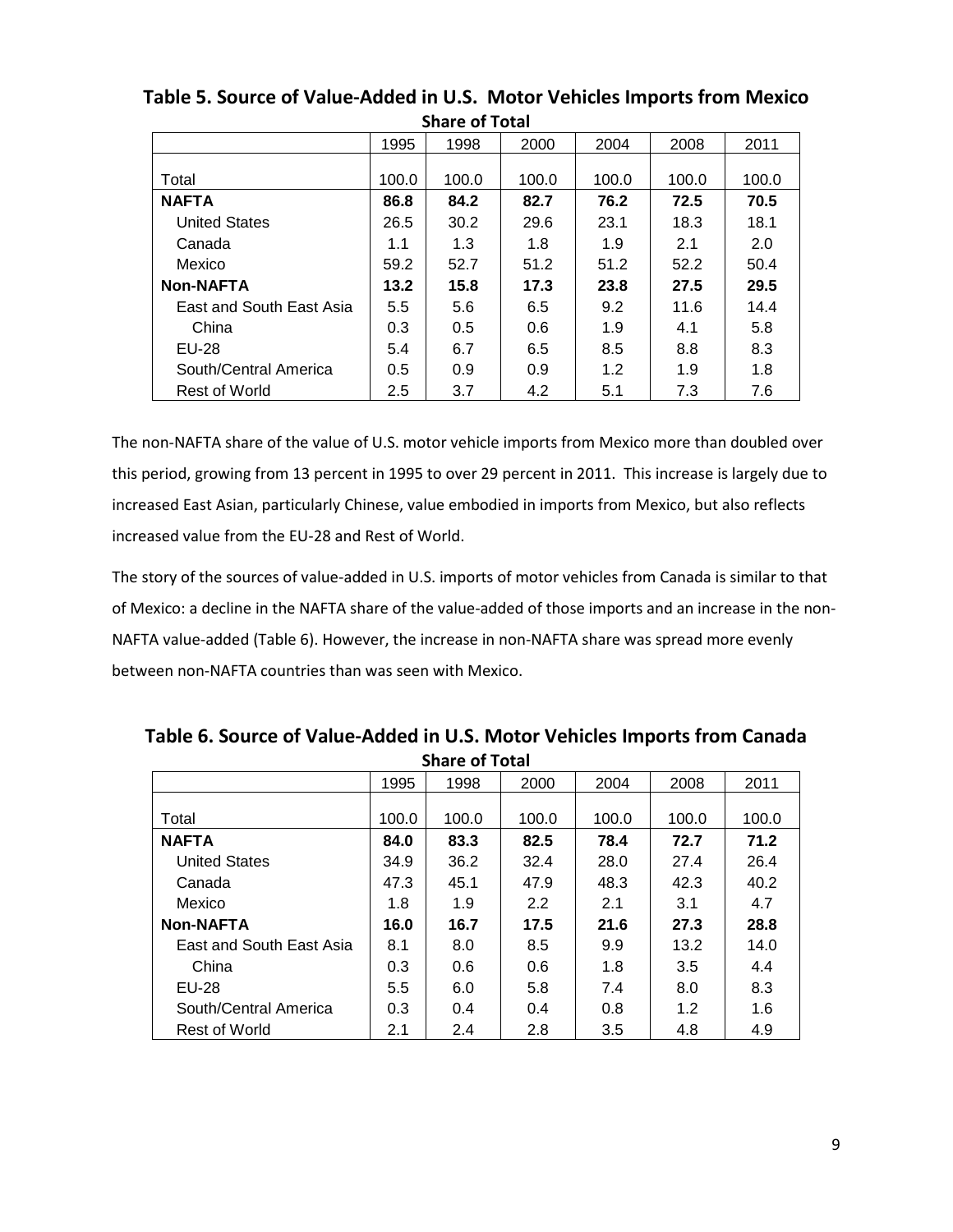#### Basic Metals**[10](#page-9-0)**

As with motor vehicles, the share of NAFTA value in U.S. imports of basic metals, 38 percent in 2011, exceeded the share in total manufactured goods (Table 7). However, unlike motor vehicles or total manufactures, NAFTA's share of the value embodied in total U.S. imports of basic metals increased from 33 percent in 1995 to 38 percent in 2011. The increase was the result of a doubling of the share of Mexican value-added from 6 percent to over 12 percent while shares of Canadian value and returned U.S. value remained largely stable.

The non-NAFTA share of basic metals imports declined from over 67 percent in 1995 to just over 62 percent in 2011. This decline was due to decreases in the shares accounted for by the EU-28 and by East and South East Asia, where growth in the share accounted for by China was more than offset by a decline in the share of Japanese value. The share accounted for by South and Central America grew by 6 percentage points, led by a 2 percentage point increase in Colombian share.

| Share of Total           |       |       |       |       |       |       |  |
|--------------------------|-------|-------|-------|-------|-------|-------|--|
|                          | 1995  | 1998  | 2000  | 2004  | 2008  | 2011  |  |
|                          |       |       |       |       |       |       |  |
| Total                    | 100.0 | 100.0 | 100.0 | 100.0 | 100.0 | 100.0 |  |
| <b>NAFTA</b>             | 32.5  | 25.7  | 27.0  | 27.0  | 29.6  | 37.9  |  |
| <b>United States</b>     | 5.4   | 5.0   | 5.2   | 4.1   | 4.6   | 5.0   |  |
| Canada                   | 20.9  | 15.0  | 17.1  | 17.1  | 18.8  | 20.4  |  |
| Mexico                   | 6.2   | 5.6   | 4.7   | 5.9   | 6.2   | 12.5  |  |
| <b>Non-NAFTA</b>         | 67.5  | 74.3  | 73.0  | 73.0  | 70.4  | 62.1  |  |
| East and South East Asia | 13.4  | 17.2  | 13.2  | 12.5  | 16.8  | 11.7  |  |
| China                    | 1.3   | 2.3   | 2.4   | 4.3   | 8.9   | 4.4   |  |
| EU-28                    | 25.0  | 22.1  | 21.5  | 19.1  | 15.7  | 13.8  |  |
| South/Central America    | 5.9   | 6.4   | 8.0   | 9.6   | 10.0  | 12.2  |  |
| <b>Rest of World</b>     | 23.2  | 28.5  | 30.3  | 31.7  | 28.0  | 24.5  |  |

**Table 7. Source of Value-Added in Total U.S. Imports of Basic Metals Share of Total**

Looking at bilateral trade, NAFTA's share of the value embodied in U.S. imports of basic metals from Mexico was virtually flat between 1995 and 2011 (Table 8). Among non-NAFTA sources of value in imports from Mexico, the slight increase in share was accounted for by small increases in the shares of value originating in China and the Rest of World, offset somewhat by a decline in the EU-28 share.

<span id="page-9-0"></span> $10$  Includes the manufacture and casting of ferrous and non-ferrous metals.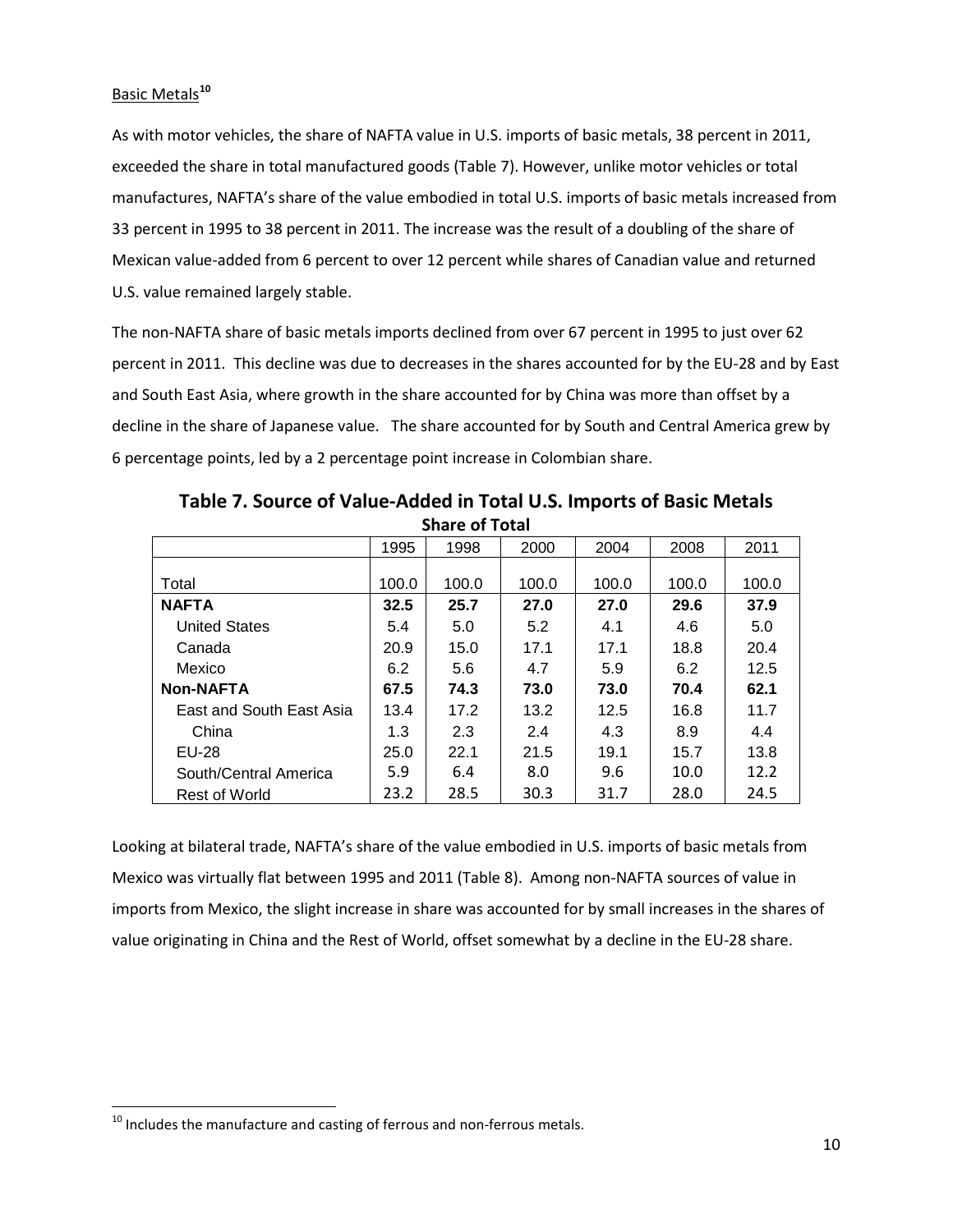| <b>JUUL VI IVLAI</b>     |       |       |       |       |       |       |  |
|--------------------------|-------|-------|-------|-------|-------|-------|--|
|                          | 1995  | 1998  | 2000  | 2004  | 2008  | 2011  |  |
|                          |       |       |       |       |       |       |  |
| Total                    | 100.0 | 100.0 | 100.0 | 100.0 | 100.0 | 100.0 |  |
| <b>NAFTA</b>             | 92.1  | 86.8  | 85.7  | 85.6  | 87.9  | 91.3  |  |
| <b>United States</b>     | 12.0  | 11.3  | 12.7  | 10.1  | 8.3   | 6.8   |  |
| Canada                   | 0.7   | 0.8   | 1.4   | 1.6   | 1.3   | 1.1   |  |
| Mexico                   | 79.4  | 74.7  | 71.6  | 74.0  | 78.3  | 83.4  |  |
| <b>Non-NAFTA</b>         | 7.9   | 13.2  | 14.3  | 14.4  | 12.1  | 8.7   |  |
| East and South East Asia | 1.7   | 2.8   | 3.0   | 3.0   | 2.6   | 2.4   |  |
| China                    | 0.1   | 0.4   | 0.5   | 0.7   | 1.0   | 1.1   |  |
| <b>EU-28</b>             | 3.3   | 4.2   | 3.5   | 4.3   | 3.2   | 2.2   |  |
| South/Central America    | 0.9   | 2.3   | 2.3   | 2.3   | 1.7   | 1.1   |  |
| Rest of World            | 2.1   | 3.9   | 5.5   | 4.8   | 4.6   | 3.0   |  |

**Table 8. Source of Value-Added in U.S. Basic Metals Imports from Mexico Share of Total**

In contrast to imports from Mexico, NAFTA's share of the value embodied in U.S. imports from Canada declined from over 88 percent in 1995 to 74 percent in 2011 (Table 9). The decline was largely fueled by a decline in the Canadian value embodied in those imports from 77 percent to 63 percent. East and South East Asia's share grew by 1.6 percentage points largely due to an increase in the Chinese share of value from 0.2 percent to 1.7 percent.

**Table 9. Source of Value-Added in U.S. Basic Metals Imports from Canada Share of Total**

|                          | 1995  | 1998          | 2000  | 2004  | 2008  | 2011  |
|--------------------------|-------|---------------|-------|-------|-------|-------|
|                          |       |               |       |       |       |       |
| Total                    | 100.0 | 100.0         | 100.0 | 100.0 | 100.0 | 100.0 |
| <b>NAFTA</b>             | 88.5  | 87.7          | 84.4  | 82.5  | 78.4  | 73.8  |
| <b>United States</b>     | 11.4  | 12.5          | 12.0  | 9.3   | 10.0  | 9.5   |
| Canada                   | 76.7  | 74.7          | 71.7  | 72.7  | 67.5  | 62.6  |
| Mexico                   | 0.4   | $0.5^{\circ}$ | 0.6   | 0.6   | 0.9   | 1.7   |
| <b>Non-NAFTA</b>         | 11.5  | 12.3          | 15.6  | 17.5  | 21.6  | 26.2  |
| East and South East Asia | 2.1   | 2.6           | 2.9   | 2.8   | 3.7   | 3.7   |
| China                    | 0.2   | 0.3           | 0.5   | 1.0   | 1.9   | 1.7   |
| EU-28                    | 4.6   | 4.8           | 5.3   | 5.1   | 5.0   | 5.2   |
| South/Central America    | 0.4   | 0.5           | 0.6   | 1.3   | 2.2   | 5.3   |
| Rest of World            | 4.4   | 4.4           | 6.9   | 8.3   | 10.7  | 12.1  |

### Concluding Remarks

Analysis of OECD's trade in value-added data shows NAFTA's share of the value-added contained in U.S. manufactured imports declined between 1995 and 2011. In particular the share of U.S.-produced content in bilateral manufactured imports from Mexico and Canada eroded significantly over the time period.